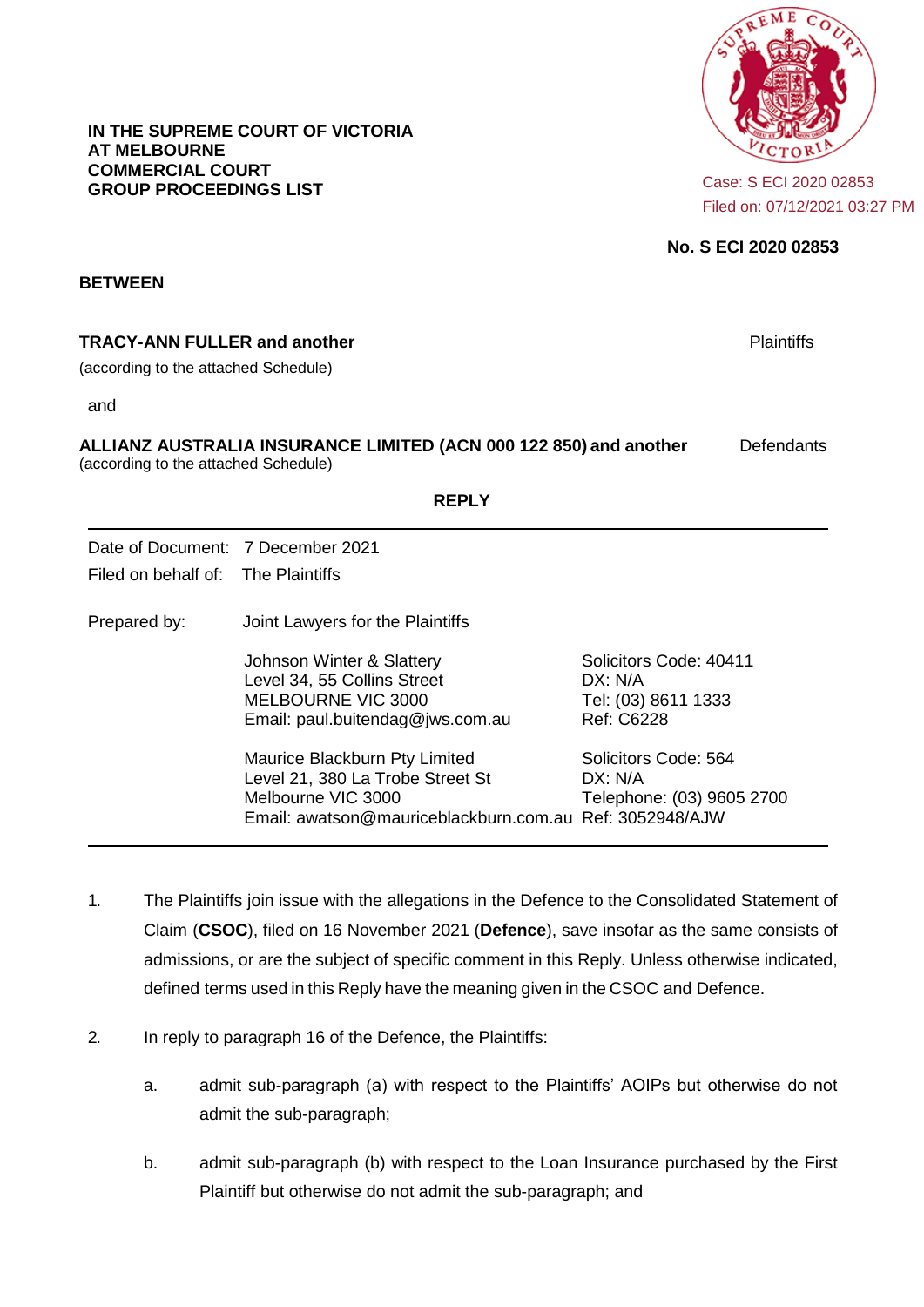- c. admit sub-paragraph (c) with respect to the Loan Insurance purchased by the Second Plaintiff but otherwise do not admit the sub-paragraph.
- 3. In reply to paragraph 26 of the Defence, the Plaintiffs:
	- a. admit sub-paragraph (a);
	- b. in response to sub-paragraph (b):
		- i. say that from June 2006 to 30 June 2014, the General Insurance Code of Practice (as in force at the time) did not provide a customer, or anyone else, with any legal entitlement or right of action against the First Defendant other than that a customer may ask an insurer to address a matter, a customer may report his or her concerns to the Financial Ombudsman Service and/or a customer may access an insurer's complaints handling procedures under Section 6 of the General Insurance Code of Practice; and
		- ii. otherwise do not admit the sub-paragraph; and
	- c. admit sub-paragraphs (c) to (e).
- 4. In reply to paragraph 28 of the Defence, the Plaintiffs:
	- a. admit sub-paragraphs (b) to (g); and
	- b. in response to sub-paragraph (h):
		- i. say that the matters pleaded in that sub-paragraph of the Defence is not a complete statement of the matters contained in clause 5.1 of the 2014 GICOP; and
		- ii. otherwise admit the sub-paragraph; and
	- c. rely upon the clauses of the General Insurance Code of Practice as pleaded at subparagraphs (b) to (h) as if set out in full herein.
- 5. In reply to paragraph 42 of the Defence, the Plaintiffs admit sub-paragraph (b) but say that Dealers who obtained personal financial information from a customer in the course of arranging Finance thereby acquired knowledge which is properly attributable to them in their capacity as authorised representatives of Allianz, and thereby, to Allianz.
- 6. In reply to paragraph 45 of the Defence, the Plaintiffs admit sub-paragraph (a).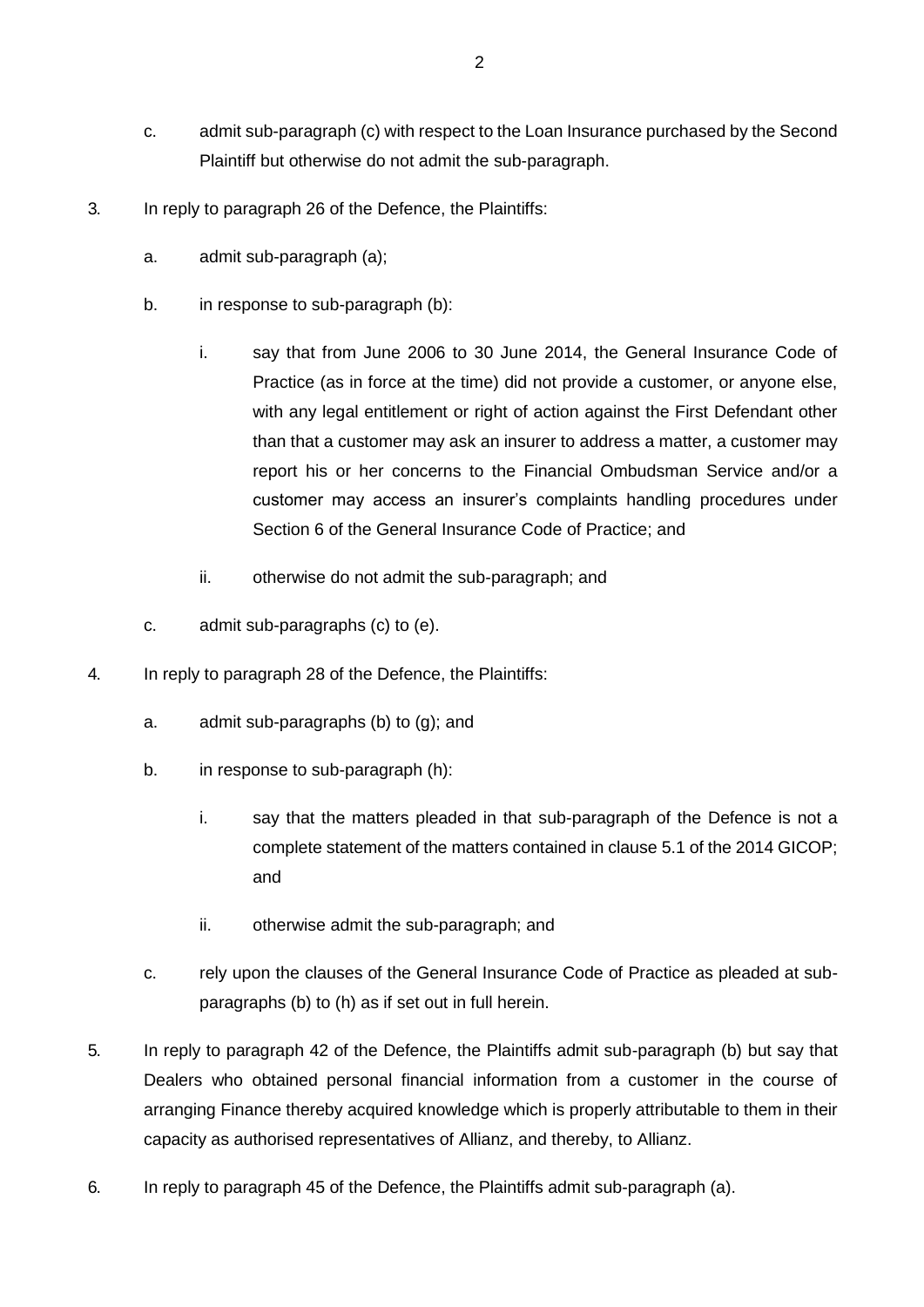- 7. In reply to paragraph 47 of the Defence, the Plaintiffs:
	- a. in response to sub-paragraph (a):
		- i. admit that the First Plaintiff attended the Vehicle dealership operated by Lansvale Holden on 14 December 2015; and
		- ii. repeat paragraph 47(a) of the CSOC but otherwise do not admit the subparagraph;
	- b. admit sub-paragraphs (b), (c) and (e); and
	- c. in response to sub-paragraph 47(d):
		- i. admit that the First Plaintiff requested that Lansvale Holden arrange a loan to facilitate the purchase of the Holden Trax LTZ;
		- ii. admit that the First Plaintiff entered into a loan agreement with St George Bank, being a division of Westpac Banking Corporation, on 14 December 2015; and
		- iii. otherwise deny the allegation in the sub-paragraph.
- 8. In reply to sub-paragraph 48(b)(ii) of the Defence, the Plaintiffs admit that the Fuller Loan Agreement Details recorded, amongst other things, the matters pleaded at paragraph  $48(b)(ii)(A)$  to  $(E)$  of the Defence.
- 9. In reply to paragraph 49 of the Defence, the Plaintiffs:
	- a. in response to sub-paragraph (b):
		- i. do not admit sub-paragraphs (i), (ii) and (iv);
		- ii. admit sub-paragraph (iii) (but for the avoidance of doubt, do not admit that the steps referred to were in fact taken); and
		- iii. as to sub-paragraph (v):
			- 1. admit that the First Plaintiff's Loan Insurance Product Disclosure Statement and Policy Document contained the statements set out in paragraph  $49(b)(v)(A)$  and  $(B)$  of the Defence;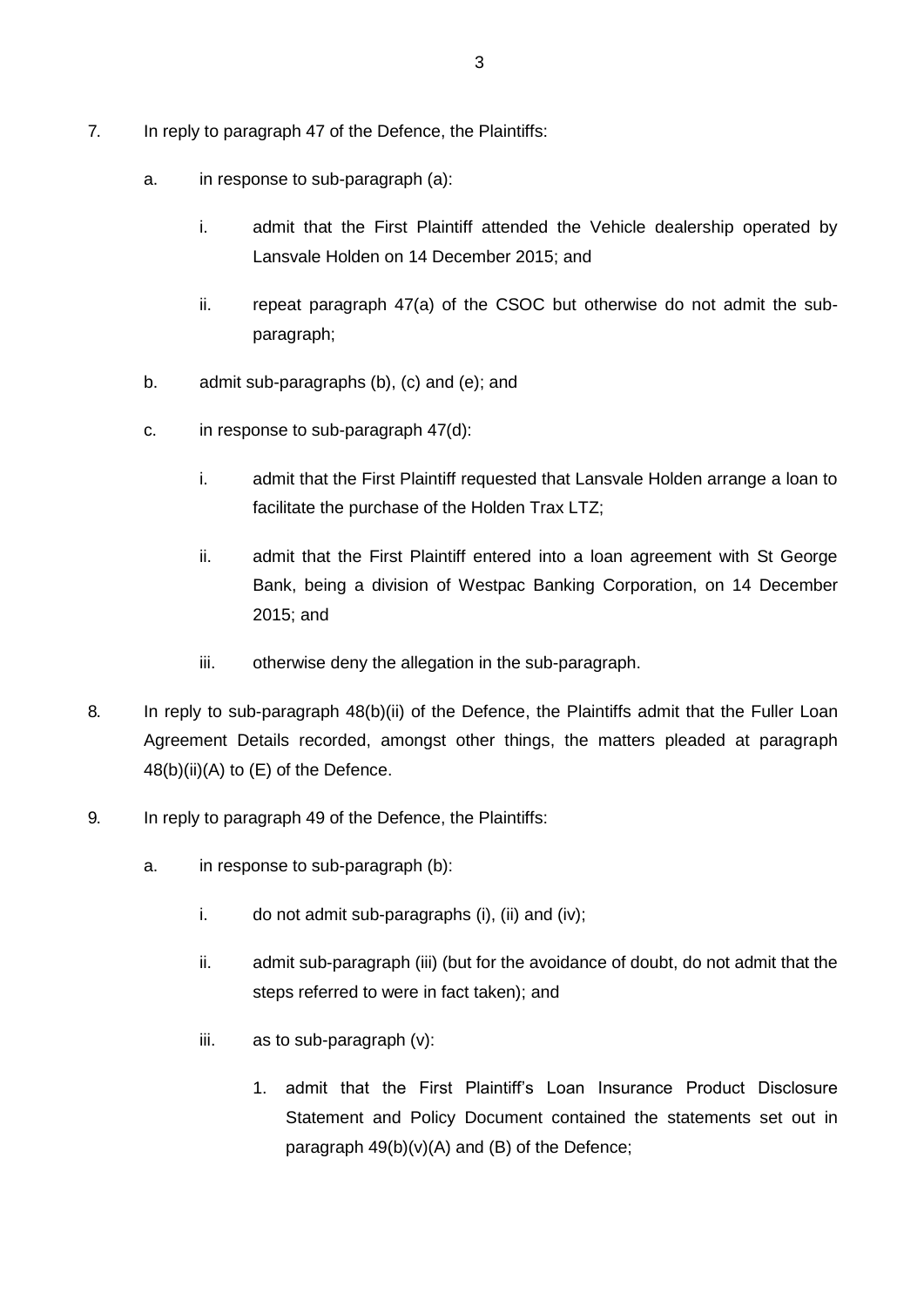### **Particulars**

The Plaintiff's Loan Insurance Product Disclosure Statement and Policy Document, preparation date 1 October 2015.

- 2. say that the First Plaintiff was not provided with the Loan Insurance Product Disclosure Statement and Policy Document until 14 December 2015, after she signed the contractual documentation.
- 10. In reply to paragraph 50 of the Defence, the Plaintiffs:
	- a. admit sub-paragraph (b)(i);
	- b. in response to sub-paragraph (e):
		- i. admit that the First Plaintiff signed the document headed 'Finance Application' which contained the matters set out in sub-paragraph (i) and the statement set out in sub-paragraph 50(e)(ii) of the Defence;
		- ii. say that she was not given sufficient opportunity to review and consider the 'Finance Application' before signing it;
		- iii. refer to and repeat paragraph  $78(q)$  of the CSOC;

# **Particulars**

Finance Application – St George Bank, dated 14 December 2015.

- iv. otherwise do not admit the sub-paragraph;
- c. in response to sub-paragraph (f):
	- i. as to sub-paragraph (ii):
		- 1. admit that the First Plaintiff signed the Customer Compliance Declaration which bears the date of 12 December 2015 which confirmed that the FSG and PDS had been either read or provided to her (but for the avoidance of doubt, do not admit that the FSG or the PDS had in fact been read or provided to the First Plaintiff at the time that she signed that document and do not admit that the First Plaintiff did in fact sign the Customer Compliance Declaration on 12 December 2015); and
		- 2. refer to and repeat paragraph 9(a)(iii)(2) above;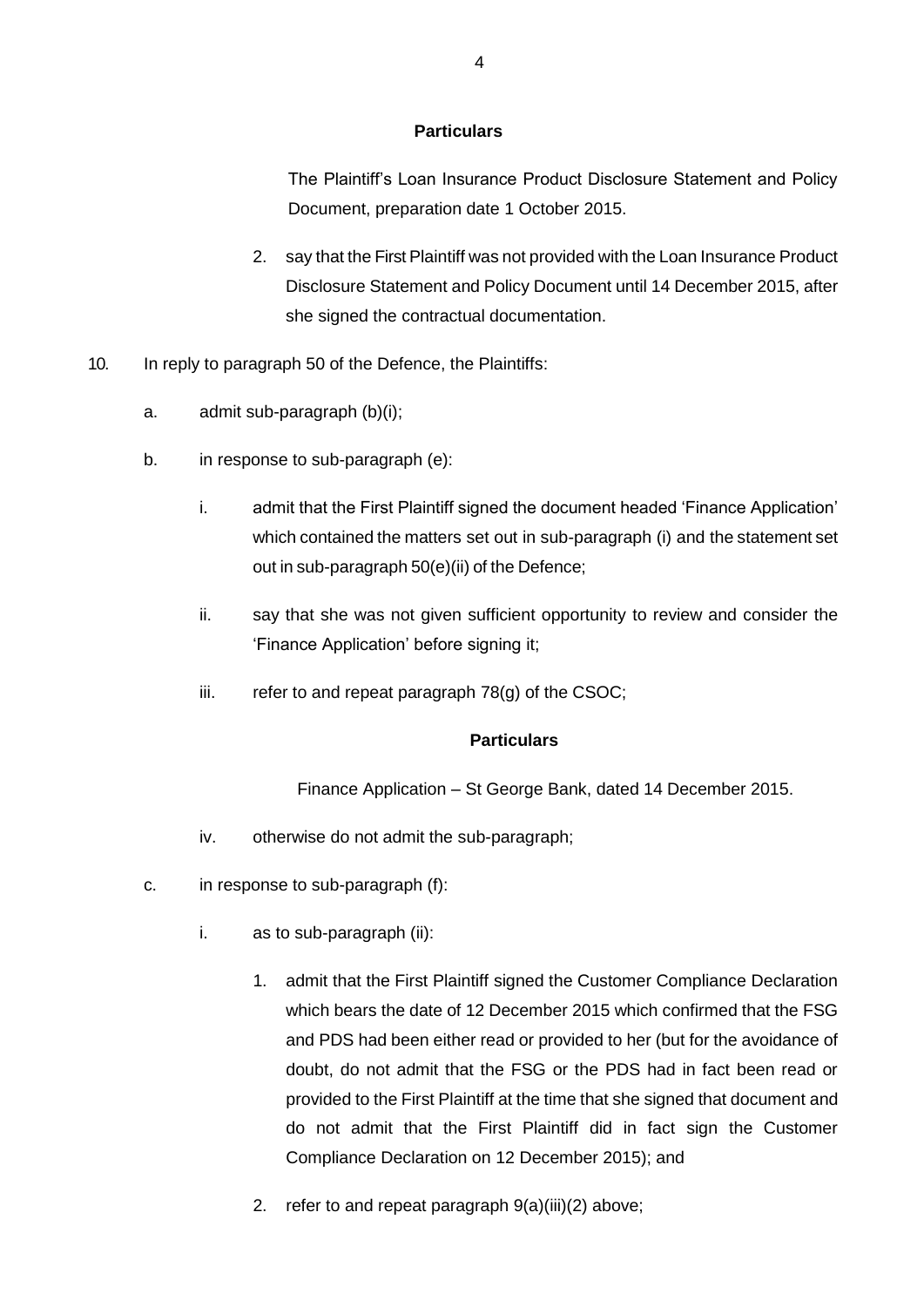- ii. admit sub-paragraph (iii), but say further that:
	- 1. the loan agreement signed by the First Plaintiff contained the following statement "*However, if this contract document says so, you must take out insurance over any secured property that is used as collateral such as a house or car*"; and
	- 2. the phrase "consumer credit insurance" was not defined in the loan agreement;
- iii. admit sub-paragraph (iv) but refer to and repeat paragraph 9(a)(iii)(2) above;
- iv. as to sub-paragraph (v):
	- 1. say that the First Plaintiff was not provided with the Tyre and Rim Insurance Product Disclosure Statement and Policy Document until 14 December 2015, after she signed the contractual documentation; and
	- 2. otherwise admit the sub-paragraph;
- v. as to sub-paragraph (vi):
	- 1. say that the First Plaintiff was not provided with the Motor Equity Insurance Product Disclosure Statement and Policy Document until 14 December 2015, after she signed the contractual documentation; and
	- 2. otherwise admit the sub-paragraph.
- 11. In reply to paragraph 51 of the Defence, the Plaintiffs admit sub-paragraphs (b), (c), (e)(i) and (f).
- 12. In reply to paragraph 54 of the Defence, the Plaintiffs admit sub-paragraph (a).
- 13. In reply to paragraph 56(b) of the Defence, the Plaintiffs:
	- a. admit that the Second Plaintiff requested that MCCPL arrange a loan to finance the purchase of the Falcon;
	- b. admit that the Second Plaintiff entered into a loan agreement with Australia and New Zealand Banking Group Limited, trading as Esanda (Australian Credit Licence Number 234527);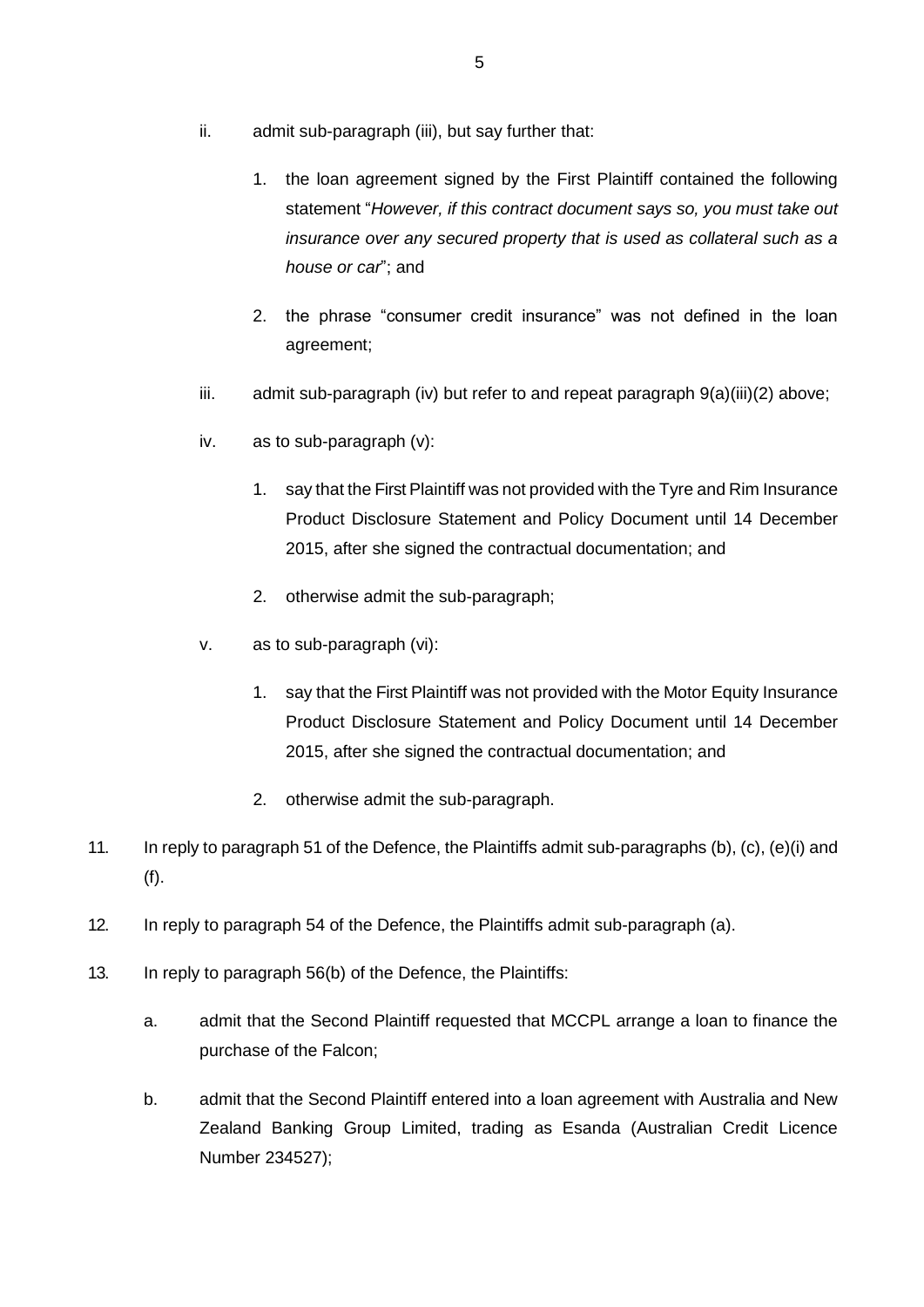- c. say that the Second Plaintiff's loan agreement did not contain the purchase of "Mechanical Breakdown Insurance";
- d. say that the Second Plaintiff's loan agreement also provided for the purchase of Shortfall Insurance (otherwise known as Motor Equity Insurance); and
- e. otherwise deny the sub-paragraph.
- 14. In reply to paragraph 58, the Plaintiffs:
	- a. refer to and repeat paragraph 13 above;
	- b. in response to sub-paragraph (e):
		- i. as to sub-paragraph (i):
			- 1. admit that the Second Plaintiff signed the Cheapest Cars Customer Declaration;
			- 2. say that the Second Plaintiff was not given sufficient opportunity to review and consider the Cheapest Cars Customer Declaration before signing it; and
			- 3. say further that the Extended Warranty Insurance product was circled in the Cheapest Cars Customer Declaration, despite that product not being included in the Second Plaintiff's loan agreement;
		- ii. admit sub-paragraph (ii) but say that the Second Plaintiff was not given sufficient opportunity to review and consider the loan agreement before signing it;
		- iii. admit sub-paragraph (iii), but say further that:
			- 1. the loan agreement signed by the Second Plaintiff contained the following statement "*However, if this contract document says so, you must take out insurance over any mortgaged property that is used as security, such as a house or car*"; and
			- 2. the phrase "consumer credit insurance" was not defined in the loan agreement; and
			- 3. the Second Plaintiff was not given sufficient opportunity to review and consider the loan agreement before signing it.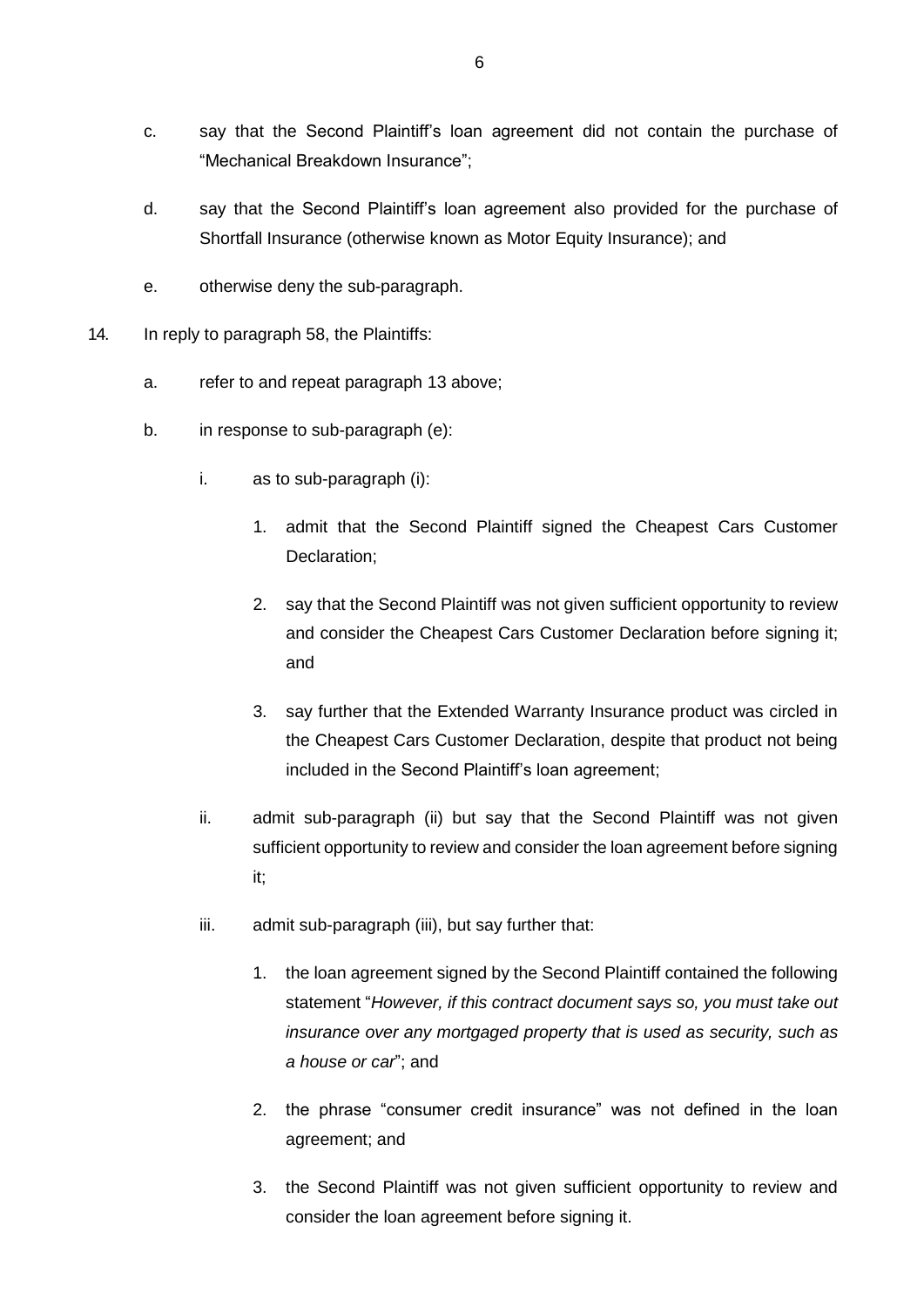- 16. In reply to paragraph 60 of the Defence, the Plaintiffs:
	- a. in response to sub-paragraph (c):
		- i. as to sub-paragraphs (i) and (ii), admit the sub-paragraphs but refer to and repeat paragraph 14(b)(i) above;
		- ii.  $\qquad$  as to sub-paragraphs (iii) to (v):
			- 1. admit that the LPI PDS, MEI PDS and FSG contained the statements set out in sub-paragraphs (iii) to (v);
			- 2. say that the Second Plaintiff was not provided with the LPI PDS, the MEI PDS and/or the FSG; and
			- 3. say that, in the alternative to (2), in the event that the Second Plaintiff was provided with the LPI PDS, the MEI PDS and/or the FSG, the Second Plaintiff was not given sufficient opportunity to review and consider those documents before entering into his loan agreement.
- 17. In reply to sub-paragraph  $68(c)(v)(A)$  of the Defence, the Plaintiffs admit the allegation in the subparagraph but refer to and repeat paragraphs  $9(a)(iii)(2)$ ,  $10(c)(iv)(1)$ ,  $10(c)(v)(1)$  and 16(a)(ii)(2) and (3) above.
- 18. In reply to paragraph 75 of the Defence, the Plaintiffs:
	- a. in response to paragraph  $75(g)(iii)$ :
		- i. admit that the First Plaintiff's Loan Insurance Product Disclosure Statement and Policy Document contained the statements set out in paragraph 75(g)(iii) of the Defence;

# **Particulars**

The First Plaintiff's Loan Insurance Product Disclosure Statement and Policy Document, preparation date 1 October 2015.

- ii. refer to and repeat paragraph  $9(a)(iii)(2)$  above; and
- iii. do not admit sub-paragraph  $75(g)(iii)$  with respect to Group Members;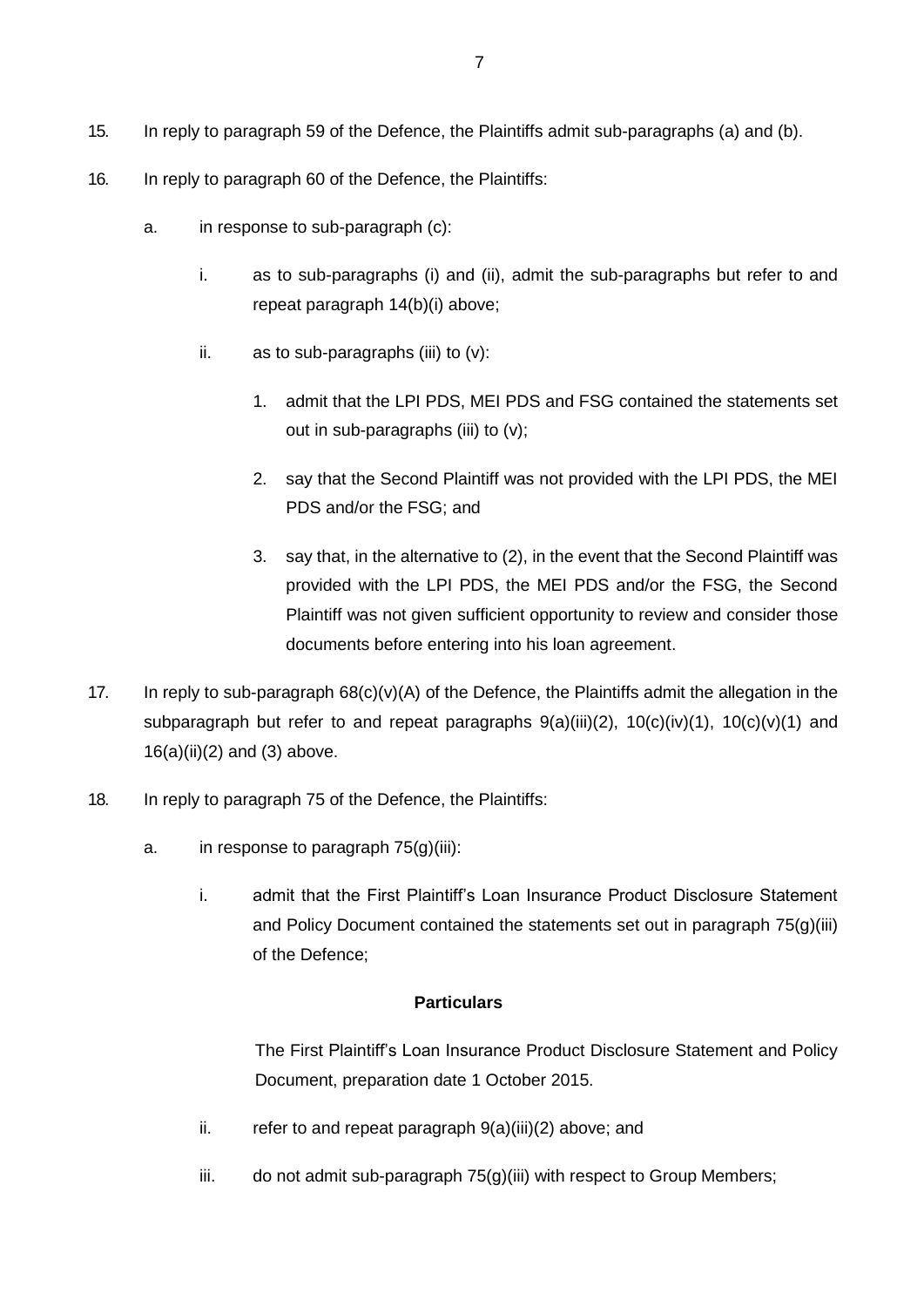- b. In response to paragraph 75(g)(iv):
	- i. admit that the PDS in respect of the Second Plaintiff's Loan Insurance policy for which OnePath Life was the issuer of the Death and Trauma component contained the statements set out in paragraph 75(g)(iv) of the Defence;
	- ii. refer to and repeat paragraph  $16(a)(ii)(2)$  and  $(3)$  above; and
	- iii. do not admit sub-paragraph  $75(q)(iv)$  with respect to Group Members;
- c. in response to paragraph 75(i):
	- i. admit sub-paragraph (iii) but refer to and repeat paragraph 9(a)(iii)(2) above;
	- ii. admit sub-paragraph 75(iv) but refer to and repeat paragraphs 14(b)(i)(2) and  $16(a)(ii)(2)$  and  $(3)$  above;
	- iii. do not admit sub-paragraph (v); and
	- iv. in relation to sub-paragraph (vi), admit that the First Plaintiff's and Second Plaintiff's Motor Equity Insurance Product Disclosure Statement and Policy Document stated "*You need to ensure the limits and level of cover are appropriate for you. If they are not, you may be underinsured and have to bear part of the loss yourself"*, but otherwise do not admit the sub-paragraph;
- d. in response to paragraph 75(j):
	- i. do not admit sub-paragraph (i); and
	- ii. as to sub-paragraph (ii), refer to and repeat paragraphs 14(b) and 16 above;
- e. in response to paragraph 75(l):
	- i. admit sub-paragraph (l)(i)(A);
	- ii. as to sub-paragraph (l)(ii), refer to and repeat paragraphs 14(b) and 16 above; and
- f. otherwise deny the paragraph.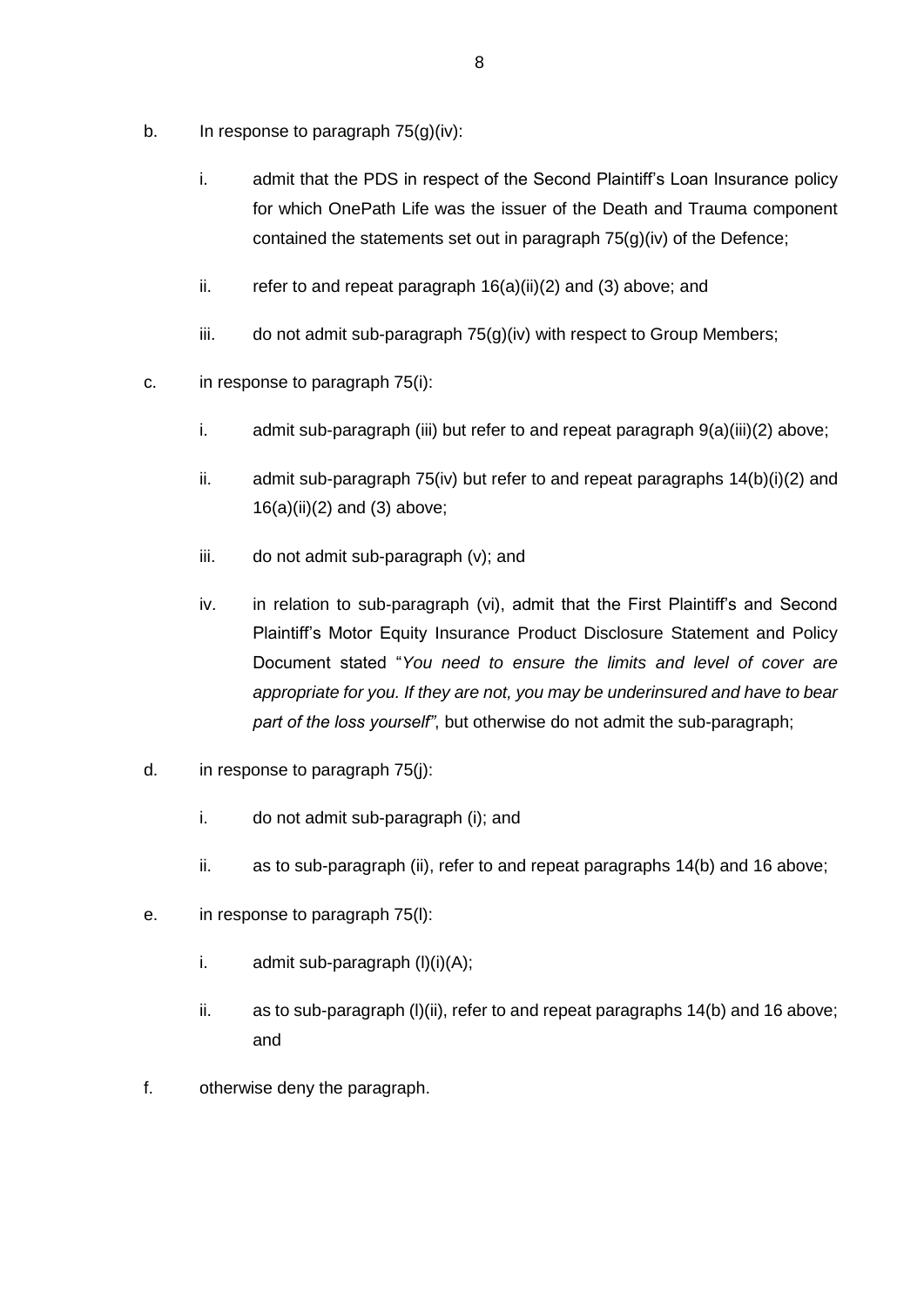- 19. In reply to paragraph 78(h), the Plaintiffs:
	- a. as to sub-paragraph (i):
		- i. admit that:
			- 1. the First Plaintiff's Motor Equity Insurance and Tyre & Rim Insurance Product Disclosure Statement and Policy Documents contained a statement that "*Where this policy has been arranged through an intermediary a commission is payable by us to them for arranging the insurance*";
			- 2. the Loan Insurance Product Disclosure Statement and Policy Document provided to the First Plaintiff contained a statement that "*Our agents receive a commission for arranging this insurance. In arranging this insurance an agent is acting as our agent and not as your agent. The aggregate commission payable to all agents is 20% of the total premium amount payable, excluding Stamp Duty and government charges*";
			- 3. say that the First Plaintiff was not provided with the Product Disclosure Statements and Policy Documents for the Add-On Insurance Products which she purchased until 14 December 2015, after she signed the contractual documentation;
			- 4. the Second Plaintiff's Loan Insurance Product Disclosure Statement and Policy Document contained a statement that "*our agent receives a commission for arranging this policy. It is 20% of the total premium amount payable, before Stamp Duty and government charges*";
			- 5. the Second Plaintiff's Motor Equity Insurance Product Disclosure Statement and Policy Document contained a statement that "*Where this policy has been arranged through an intermediary a commission is payable by us to them for arranging this insurance*";
			- 6. the Second Plaintiff's Prestige Motor Insurance Product Disclosure Statement and Policy Document contain a statement that "*Where this policy has been arranged through an intermediary a commission is payable by us to them for arranging the insurance"*; and
		- ii. refer to and repeat paragraphs  $9(a)(iii)(2)$ ,  $10(c)(iv)(1)$ ,  $10(c)(v)(1)$  and 16(a)(ii)(2)-(3) above.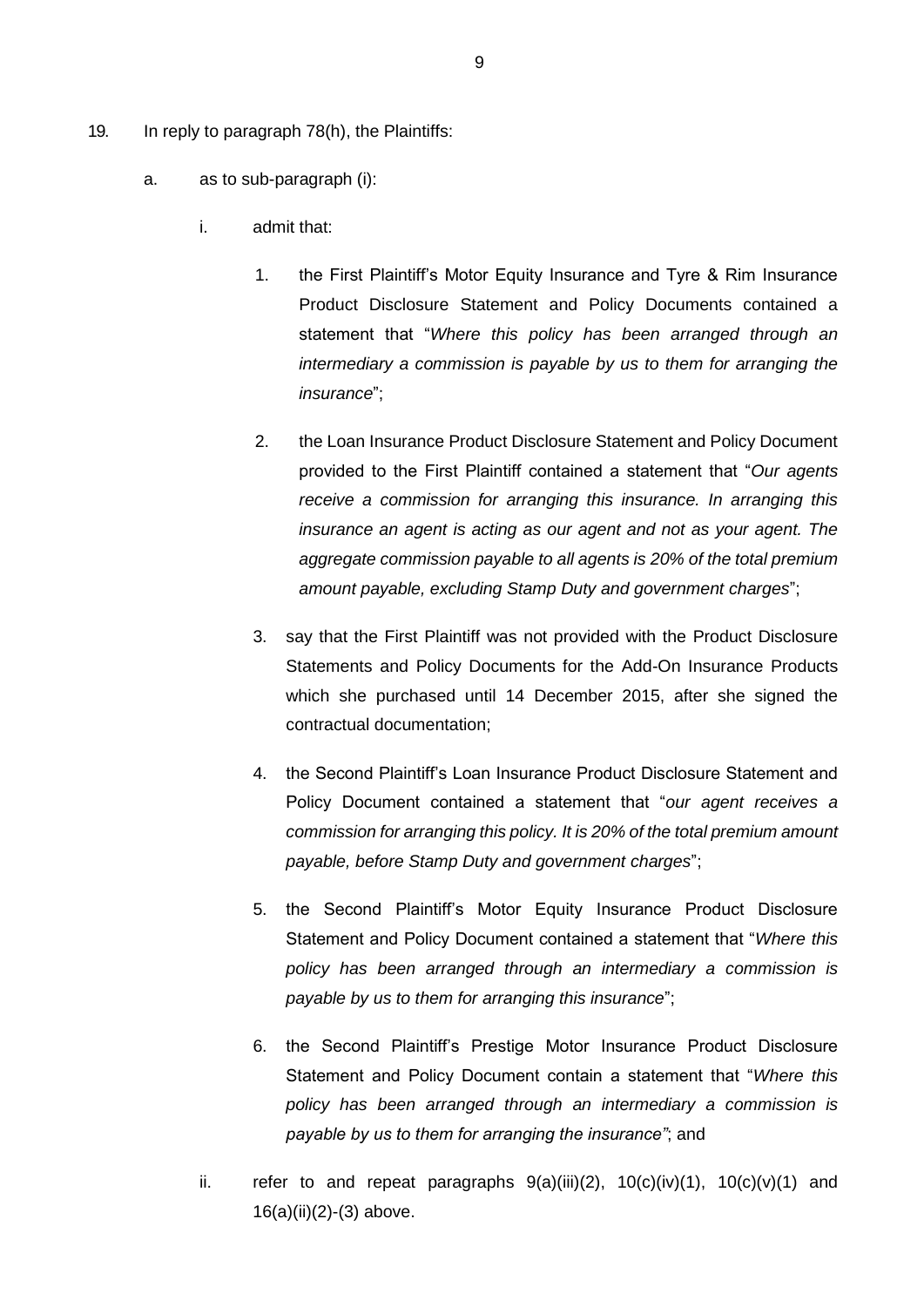- b. as to sub-paragraph (ii):
	- i. do not admit the allegation with respect to the First Plaintiff's FSG;
	- ii. admit that the Second Plaintiff's FSG contained the statement pleaded at subparagraph (ii) of the Defence; and
	- iii. refer to and repeat paragraphs  $16(a)(ii)(2)$  and  $(3)$ ,  $10(c)(i)$  and  $9(a)(i)$  above;
- c. as to sub-paragraph  $(iii)(A)$ :
	- i. admit that the First Plaintiff's loan agreement contained the statement "*We pay commission to Lansvale Holden For the introduction of this credit business*";
	- ii. say that the document subsequently stated that "*B. These insurers pay commission for the introduction of insurance business*" and listed the percentage of premium amounts in respect of "consumer credit insurance" and "shortfall insurance";
	- iii. say that the loan agreement did not define the phrases "consumer credit insurance" or "shortfall insurance"; and
	- iv. say that the First Plaintiff was not given sufficient opportunity to review and consider the loan agreement before being asked to sign it;
- d. as to sub-paragraph  $(iii)(B)$ :
	- i. admit that the Second Plaintiff's loan agreement contained the statement "*A commission may be paid by the Credit Provider to the Intermediary named on the first page for the introduction to the Credit Provider by the Intermediary of Credit Business"*;
	- ii. admit that the percentage of premium amounts in respect of Consumer Credit Insurance payable as commission was recorded in Section G of the loan agreement but says that:
		- 1. such commission was payable by the Insurer, not the Credit Provider; and
		- 2. the loan agreement did not define the phrase "Consumer Credit Insurance";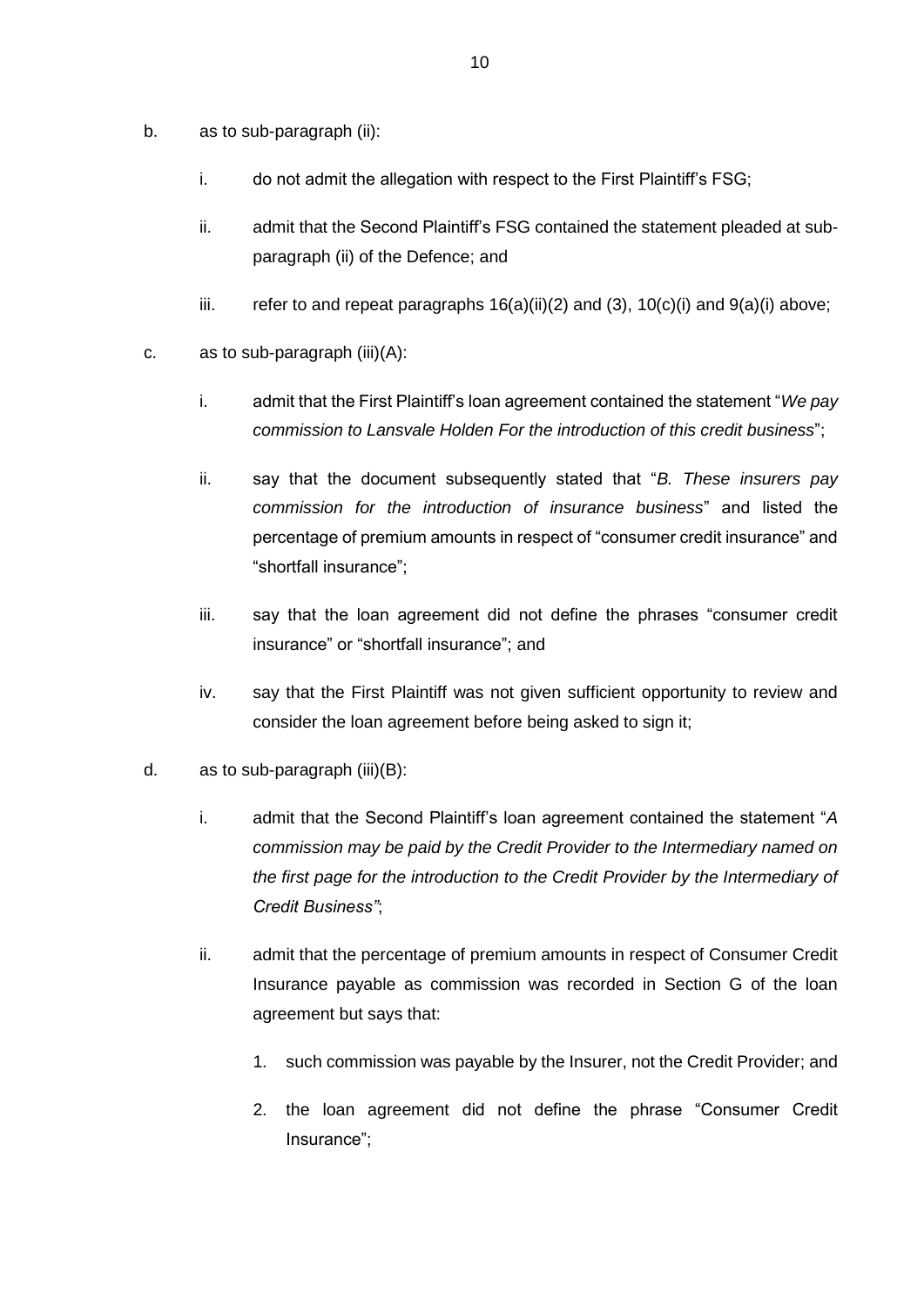- iii. say that the amount of commission that may be paid by the Credit Provider to the Intermediary was to be inserted on page 3 of the loan agreement in the field "Amount (if ascertainable)", which field in the loan agreement did not record any amount of commission; and
- iv. otherwise deny the sub-paragraph;
- e. admit sub-paragraphs (iv), (v) and (vi); and
- f. refer to and repeat paragraph 78(m) of the CSOC.
- 20. In reply to paragraphs 95(b), 95(d), 104(a) of the Defence, the Plaintiffs say that to the extent that the Plaintiffs' and Group Members' loss and damage was caused or contributed to by any failure of the Plaintiffs and Group Members to take reasonable care, or any failure to take steps alleged in paragraph 95(d) (which is denied in the case of the Plaintiffs and not admitted in the case of Group Members), this is irrelevant to the assessment of damages in relation to the Plaintiffs' and Group Members' causes of action based on s 1041E of the Corporations Act as well as the unconscionable conduct claims and the claims made under s 12DB and s 12DF of the ASIC Act.
- 21. In reply to paragraphs 151H and 151I of the Defence, the Plaintiffs say that any collateral benefit received by the Plaintiffs and Group Members, such as tax credits, tax deductions or other reductions in their tax liability, are not relevant to the calculation of their loss and damage pursuant to s 12GF(1) of the ASIC and ss 1041I(1) and 991A(2) of the Corporations Act.

Dated: 7 December 2021

June Witers Slatting Maurice Blackburn Lawyers \_\_\_\_\_\_\_\_\_\_\_\_\_\_\_\_\_\_\_\_\_\_\_\_\_\_\_\_\_\_\_\_\_\_ \_\_\_\_\_\_\_\_\_\_\_\_\_\_\_\_\_\_\_\_\_\_\_\_\_\_\_\_\_\_\_\_

Johnson Winter & Slattery Maurice Blackburn Lawyers

Joint Solicitors for the Plaintiffs

This pleading was prepared by Adam Hochroth and Robert Pietriche of counsel.